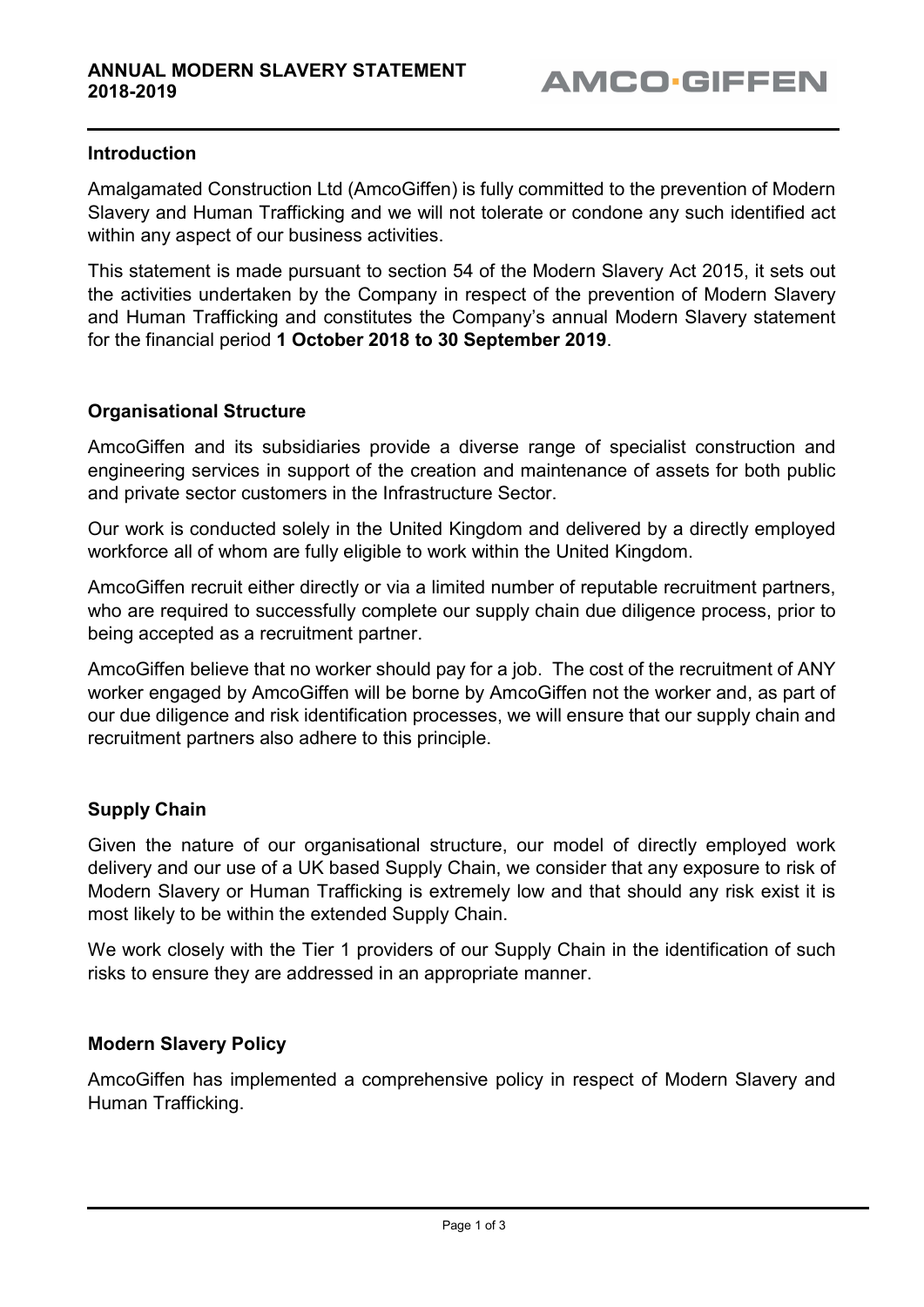This policy and supporting procedures details our business approach to the prevention of Modern Slavery and Human Trafficking, along with the processes used to support and deliver our commitment. This policy and commitment has been communicated to our employees and Tier 1 Supply Chain partners for their information and action.

We operate a risk based approach to the identification of Modern Slavery and Human Trafficking, the principle of which is based on the location of the product or service, industry sector, supplier relationships and existing data held, supported by additional information and guidance obtained from, but not limited to, sources such as the Global Slavery Index, Corruption Perceptions Index and US Department of Labour Lists of Goods and Suppliers.

## Due Diligence and Identification of Risk

AmcoGiffen's policy of direct employment is supported by robust processes which ensure that an individual's identity is confirmed and they have a legitimate right to work in the United Kingdom. This policy and the right to work checks undertaken by our staff significantly reduces the risk of directly employing forced labour or those who may be subject to human trafficking.

Where AmcoGiffen do utilise labour only sub-contractors we have introduced due diligence checks to ensure that, as a minimum, labour providers comply with our commitment to the Prevention of Modern Slavery and their processes for recruitment contain no illegal labour practices.

Notwithstanding that AmcoGiffen's Supply Chain is primarily UK based, we have instigated a risk assessment of supply chain activities to identify and prioritise any areas which may pose a risk of Modern Slavery.

# Our activities during 2018/19 included:

- Completing a data analysis in respect of identified high risk suppliers and monitoring the identified high risk suppliers.
- Undertaking a defined programme of desktop audits in relation to identified key high risk suppliers.
- Continuous review of our Procurement and Supply Chain and their processes, to understand the activities they undertake, to ensure that Modern Slavery and Human Trafficking is not taking place within our supply chain.
- Incorporating our Modern Slavery requirements into our Supplier Reviews and Vendor Assessment and Appraisal processes for new suppliers.
- Ensuring that all existing suppliers renew their Vendor Assessment after a period of three years. This has meant that all new suppliers are immediately included and that any remaining Tier 2 and Tier 3 elements of the existing AmcoGiffen supply chain will have been captured by the latter part of 2019 at the latest.